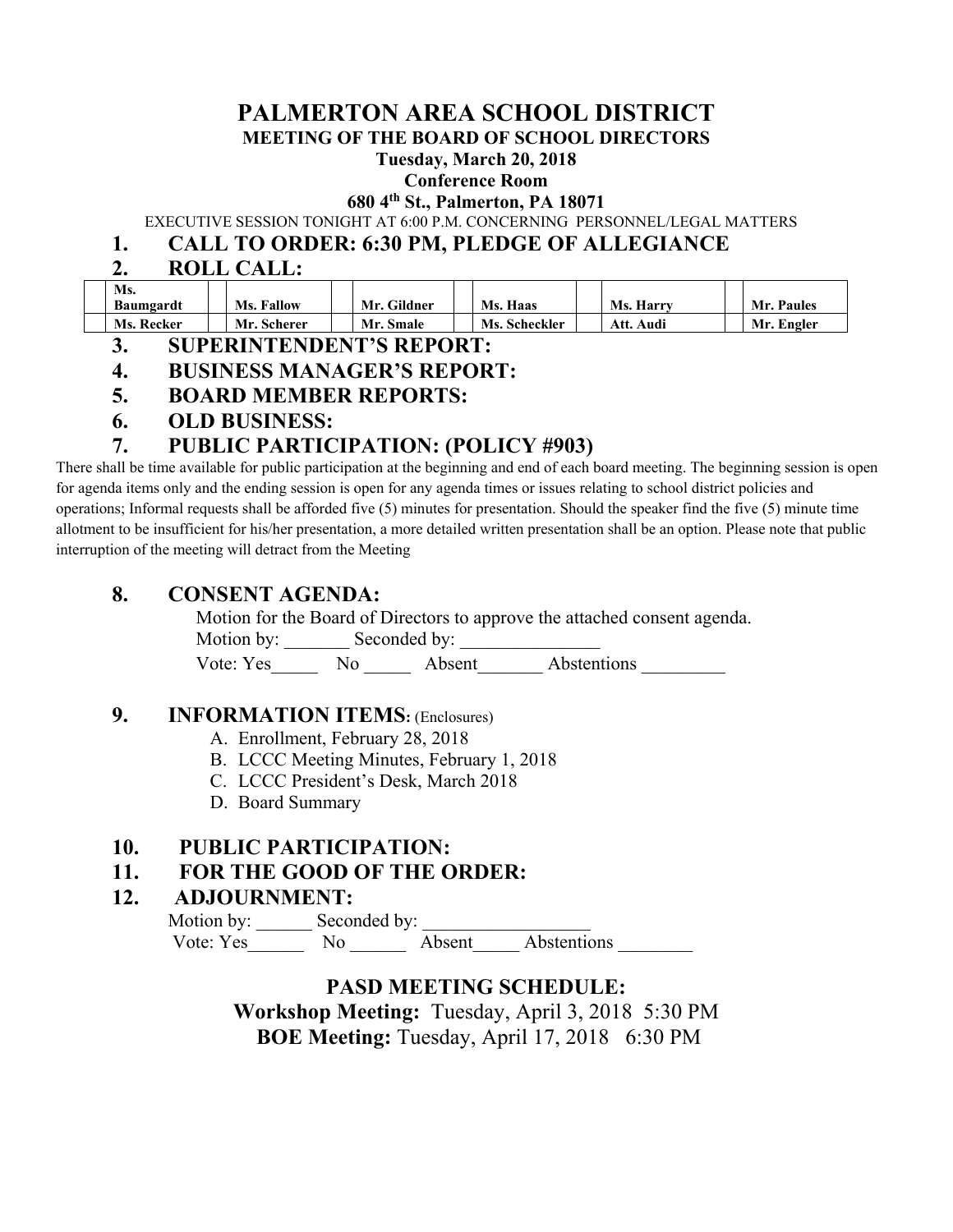# **PALMERTON AREA SCHOOL DISTRICT Consent Agenda**

## **Tuesday, March 20, 2018**

#### **1. MEETING MINUTES:** (Enclosure 1)

Approve the minutes from the February 20, 2018 and March 6, 2018 meetings.

## **2. APPROVAL OF FINANCIAL REPORTS FOR DISTRICT ACCOUNTS**:

Approve the financial reports listed below:

- A. TREASURER'S REPORTS: (Enclosure)
- B. ACCOUNTS PAYABLE: (Enclosure)

## **3. PERSONNEL:**

- A. Approve tuition reimbursement as submitted.
- B. Approve Susan Banko as a substitute cafeteria worker at the rate of \$7.50/hour, effective March 21, 2018.
- C. Approve Joshua Rake as a substitute K-12 Health & PE Teacher, effective March 21, 2018.
- D. Accept the resignation of Tricia L. Wampole from her position as a Kindergarten teacher at the Parkside Education Center, effective June 30, 2018.
- E. Accept the resignation of Cara Eckhart from her position of substitute school nurse, effective March 21, 2018.
- F. Approve the following step movements effective the fall semester of the 2016/2017 School Year.

| Kaitlyn Bartholomew  | Bachelor's to Bachelor's +24   |
|----------------------|--------------------------------|
| Miranda Allen        | Masters to Masters $+15$       |
| <b>Ashley Hummer</b> | Bachelor's to Bachelor's $+24$ |
| Vicki McHugh         | Masters $+15$ to Masters $+30$ |
| Amber Kistler        | Bachelor's to Bachelor's $+24$ |
| Kelly Beblavy        | Bachelor's $+24$ to Masters    |

- G. Approve the following step movements, effective the spring semester of 2016/17 School Year: Dawn Burke Bachelor's to Bachelor's +24 Ralph Andrews Bachelor's to Masters
- H. Approve the following step movements, effective the fall Semester of 2017/18 School Year

Kaitlyn Bartholomew Bachelor's +24 to Masters Randi Freed Bachelor's +24 to Masters